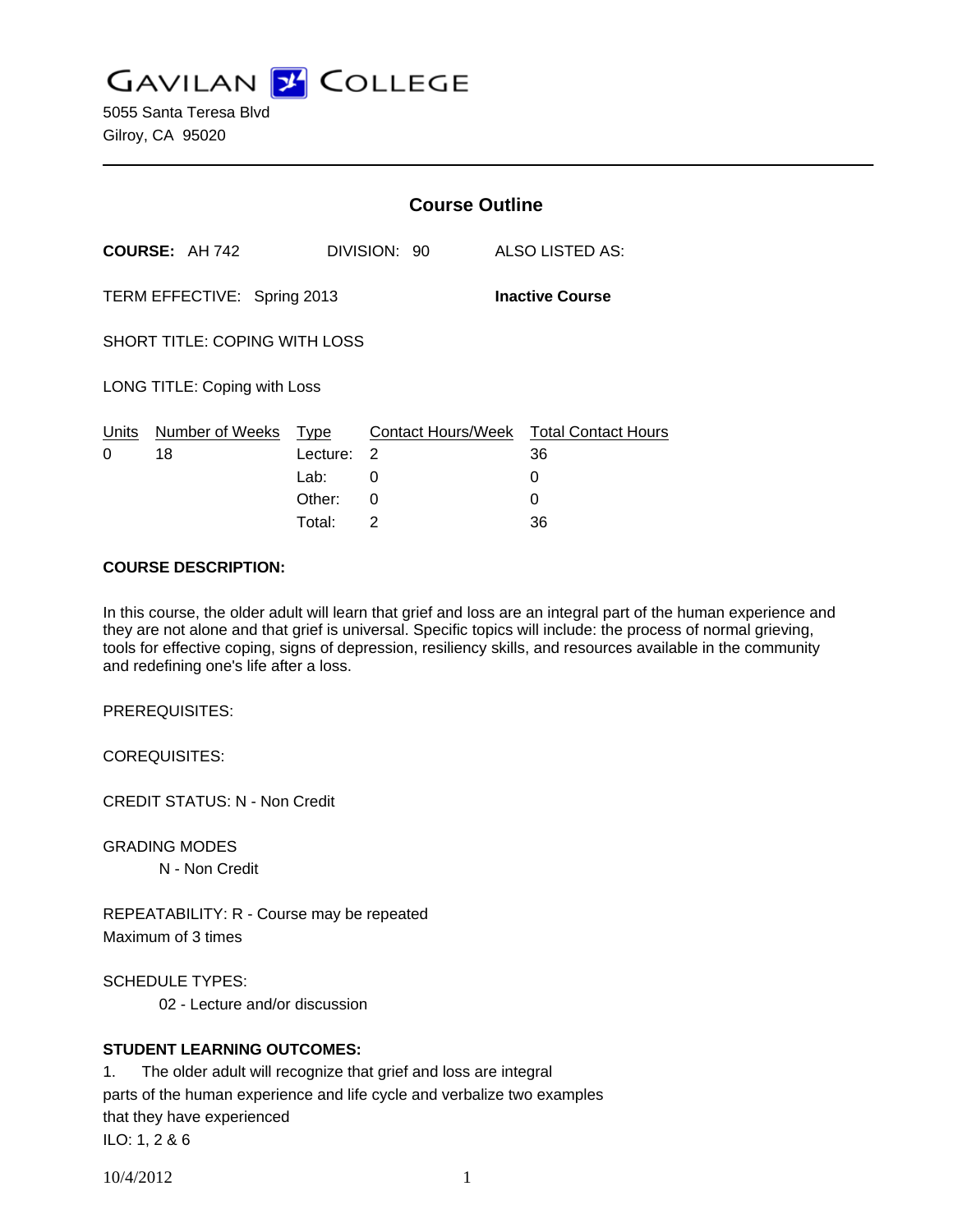Measure: Oral response

2. The older adult will verbalize three losses that they or someone they know has sustained in their lifetime ILO: 1, 2, 4 & 6 Measure: Class participation and oral responses 3. The older adult will be able to recognize five signs of depression and state two factors contributing to its cause ILO: 7, 1, & 2 Measure: Class participation and oral responses 4. Students will identify five factors contributing to grief in the elderly ILO: 1, 2, & 7 Measure: Class participation and oral responses 5. The older adult can identify three resources in the community to assist them or others they know with coping with loss 6. ILO: 1, 2, 6 & 7 Measure: Oral response 7. Students will be able to verbalize how the resiliency skills have assisted them or others they know in coping with loss ILO: 6, 1, 2 & 4 Measure: Class participation and oral responses

### **CONTENT, STUDENT PERFORMANCE OBJECTIVES, OUT-OF-CLASS ASSIGNMENTS**

Inactive Course: 09/24/2012

2 Hours

Introduction, overview and expectations of the course

Students are told that the course is informational and not a therapy group.

10-15 minute Ice Breaker or interactive exercise for the students

Lecture and discussion on Loss and Grief in the context of human

experience and the life cycle

The Key Concepts of Loss are explored:

1) Types of Losses are examined because loss comes in many forms based on the values and priorities within one's sphere of influence,

including family, friends, society and cultural environment

2) Specific types of Losses are: Loss of employment, loss of social respect, loss of relationships, loss of self-care capabilities, fear of

loss of control, sense of fulfillment and contributions made,

personality traits, feelings of self-worth and functional ability retained

3) The classification categories for Loss: External objects, a known environment, a significant other, an aspect of self and life.

4) Loss and death are universal and unique to all individuals, yet

each person's death or loss is interpreted differently by the involved persons.

5) The challenge in managing loss is to be able to identify the needs of each participant

Key concepts of Grief are: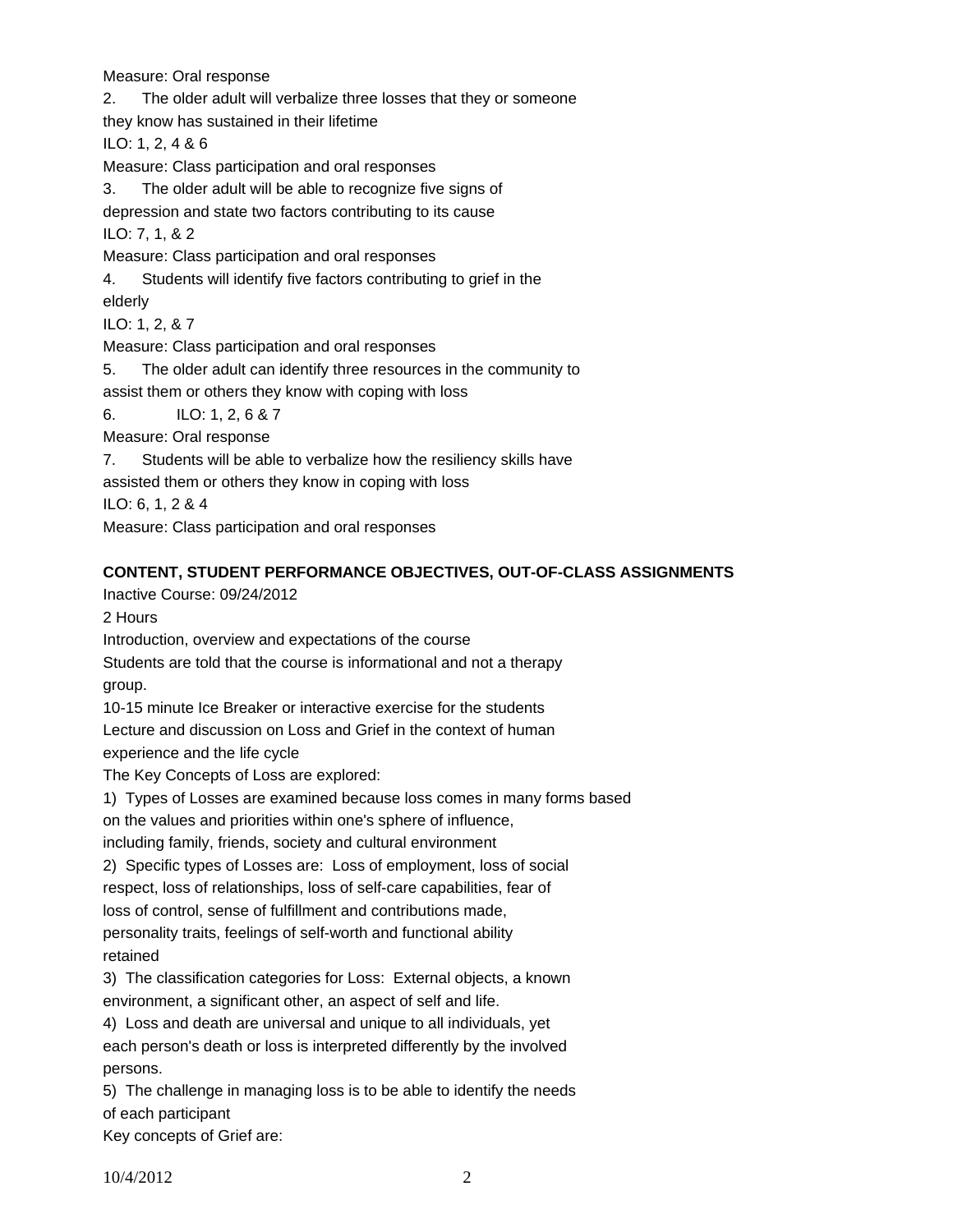1) Grief is the emotional and behavioral responses to loss. Successful mastery of the grieving process after the loss occurs when one adapts through mourning and moves forward in one's own life experiences with a minimum of disruptions.

2) Grief can be experienced on various levels: Physical,

psychological, social or spiritual.

3) Definition of grief can be felt over the loss of a person, spouse,

friend, home, job, physical decline or impending death.

4) Factors influencing grief in older adults: Physical changes accompanying aging,

loss of employment, loss of social respect, loss of relationships, loss

of self-care capabilities, fear of loss of control, Sense of

fulfillment and contributions made, personality traits, feelings of

self-worth and functional ability retained

Class Activity: The older adults will voluntarily share their life's losses

2 Hours

Discussion of normal grieving (the five steps) and effective tools for coping

The Key Concepts that are discussed are:

1) Supporting transitions and the transfer of trauma for OA is discussed

Transfer trauma is defined as the "physical, mental, and emotional changes which occur when moved from one place to another" Examples of Transfer Trauma in OA: A move into a nursing home, a move

in with one's children, or even a move to another level of care within a facility

Related to transfer trauma are issue of dignity, dependency, lack of privacy, lack of power, loss of dreams, anger and depression.

2) Promoting self-expression, creativity, and self esteem

3) Coping Mechanisms in Grief and Loss: Concepts of hope, mourning, and closure

4) Mourning is the process that follows a loss and includes working through the grief. The process of grief and mourning are intense, internal, painful, and lengthy.

5) Closure is the point at which the loss has been resolved and the grieving individual can move on with life without focusing on the loss Coping in this stage includes: TEAR: To accept the reality of the loss

Experience the pain of loss, Adjustment to an environment that no longer includes the lost person, object or aspect of self, and

Reinvesting emotional energy into new relationships.

Classroom Activity: Older Adults will role play some typical normal grieving responses

Students will do a journal entry assessing their own hopefulness,

mourning and closure stages by writing what their expectations are for life, the present and future

Students will voluntarily share their thoughts, feelings and actions

10/4/2012 3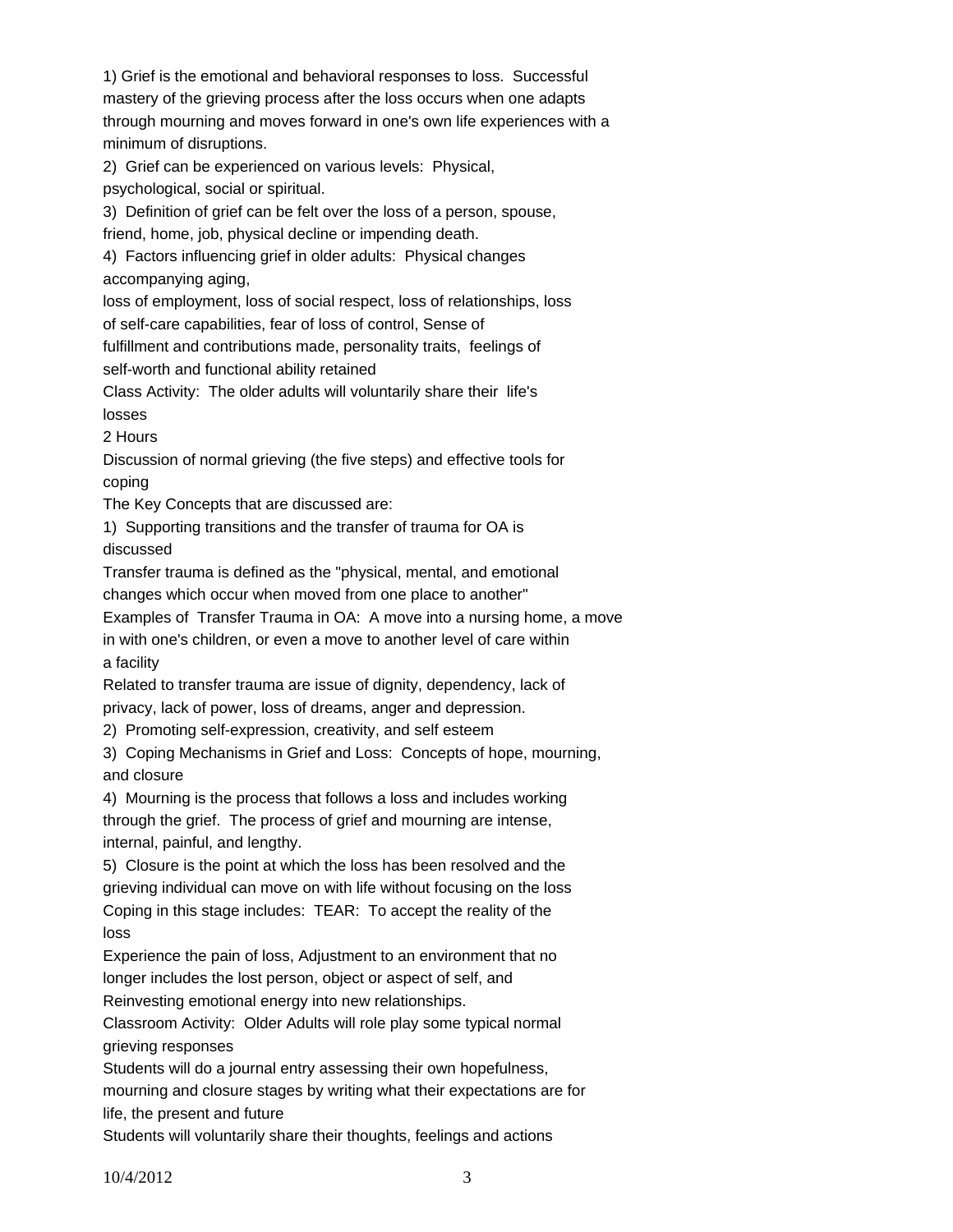2 Hours

Lecture and discussion on Depression

Definition of Depression

Recognition of the Signs of Depression

Features describing onset, awareness, progression, perceptions,

psychomotor behaviors, sleep/wake cycle

Resources available to treat the illness

2 Hours

The discussion will focus on Resiliency Skills Training:

1) Journal Writing as a form of self reflection and self expression

2) Lifebooks which are spiral-bound drawing pads that students can use

to illustrate their life stories. OA using this technique can honor

the events in their lives, and gain a new sense of place in the later

stages of life. They can use the Lifebook to reflect on the past, the

present and what they might like to do in the near future, during this

final stage of their life. Students can use markers, paint or collage to depict a specific memory

3) Communication Skills Training: OA will focus on Congruent statements and "I messages"

Assignments: OA will build awareness around the legacy they want to leave behind

2 Hours

Students will voluntarily share their Journal Writings or Lifebook memories

Guest Speakers: Panel of Community Based Organizations that will share

the services and resources that are provided by their organizations 2 Hours

Interactive discussion on: Redefining one's life after a loss, moving on

Students will complete a course evaluation

# METHODS OF INSTRUCTION:

The main methods of instruction are lecture and discussion on the issues of loss and grief with some role-playing when appropriate. This is an informational group rather than a grief support group.

# **REPRESENTATIVE TEXTBOOKS:**

# **ARTICULATION and CERTIFICATE INFORMATION**

 Not Transferable UC TRANSFER: Not Transferable Associate Degree: CSU GE: IGETC: CSU TRANSFER: